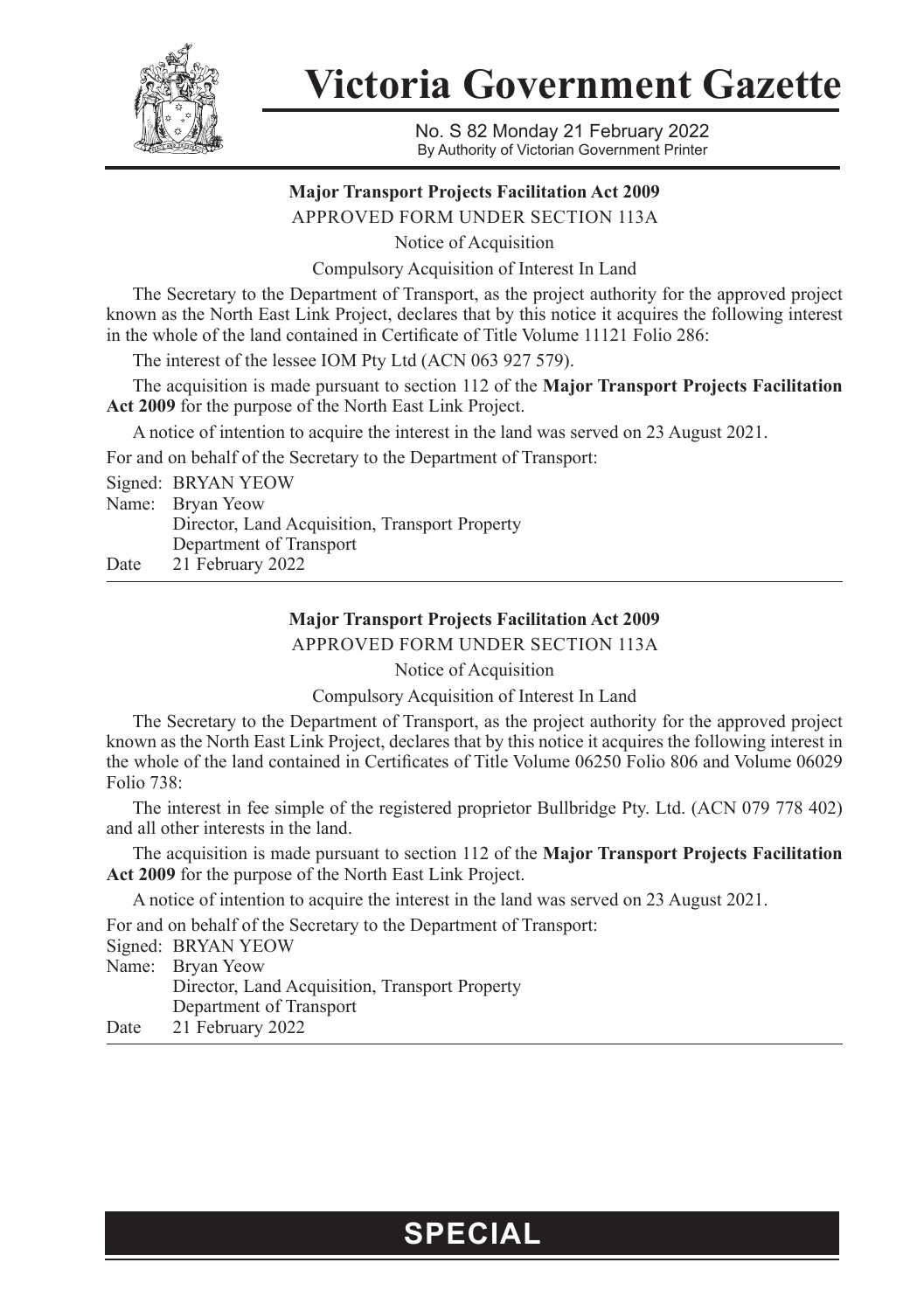#### **Major Transport Projects Facilitation Act 2009** NOTICE OF DISCONTINUANCE OF A ROAD

Road R1 on LP13699

The Chief Operating Officer, North East Link Project, as the delegate of the project authority for the North East Link Project, pursuant to section 186A of the **Major Transport Projects Facilitation Act 2009**, upon publication of this notice hereby discontinues the road shown cross-hatched on the plan hereunder.



Dated 11 February 2022

JIM WALLER Chief Operating Officer North East Link Project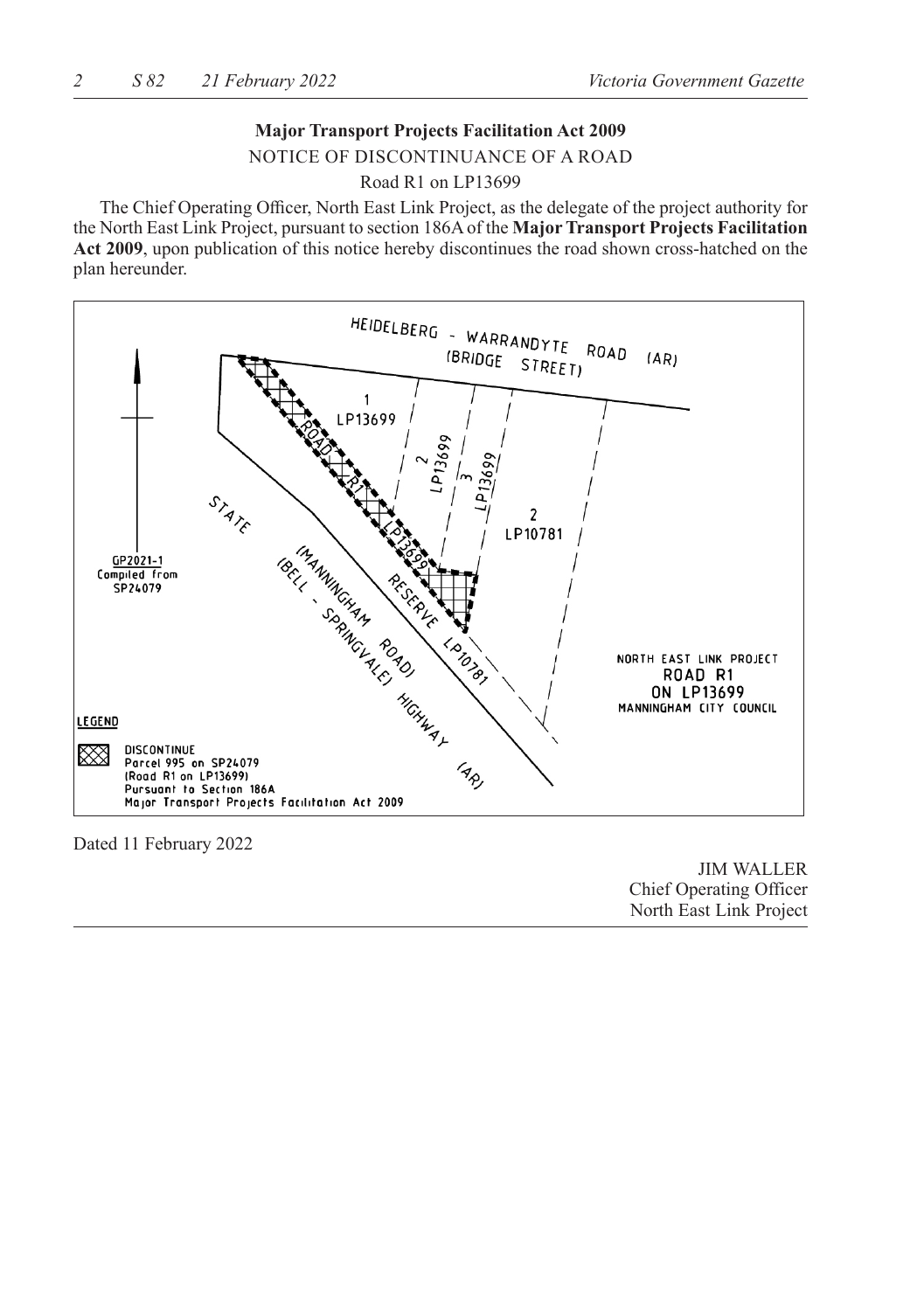This page was left blank intentionally